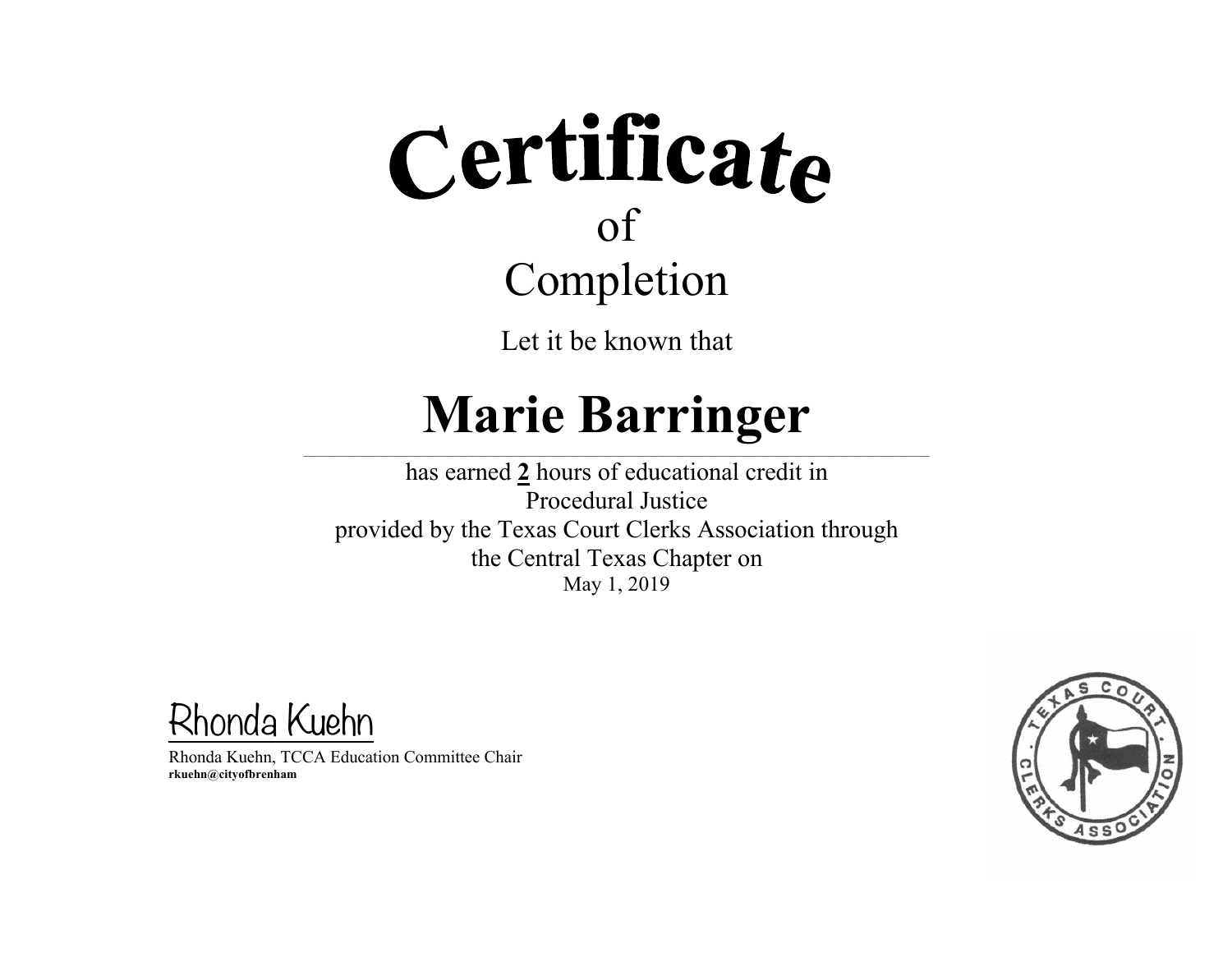Let it be known that

#### **Sherry Brown**

 $\_$  , and the state of the state of the state of the state of the state of the state of the state of the state of the state of the state of the state of the state of the state of the state of the state of the state of the

has earned **2** hours of educational credit in Procedural Justice provided by the Texas Court Clerks Association through the Central Texas Chapter on May 1, 2019

Rhonda Kuehn

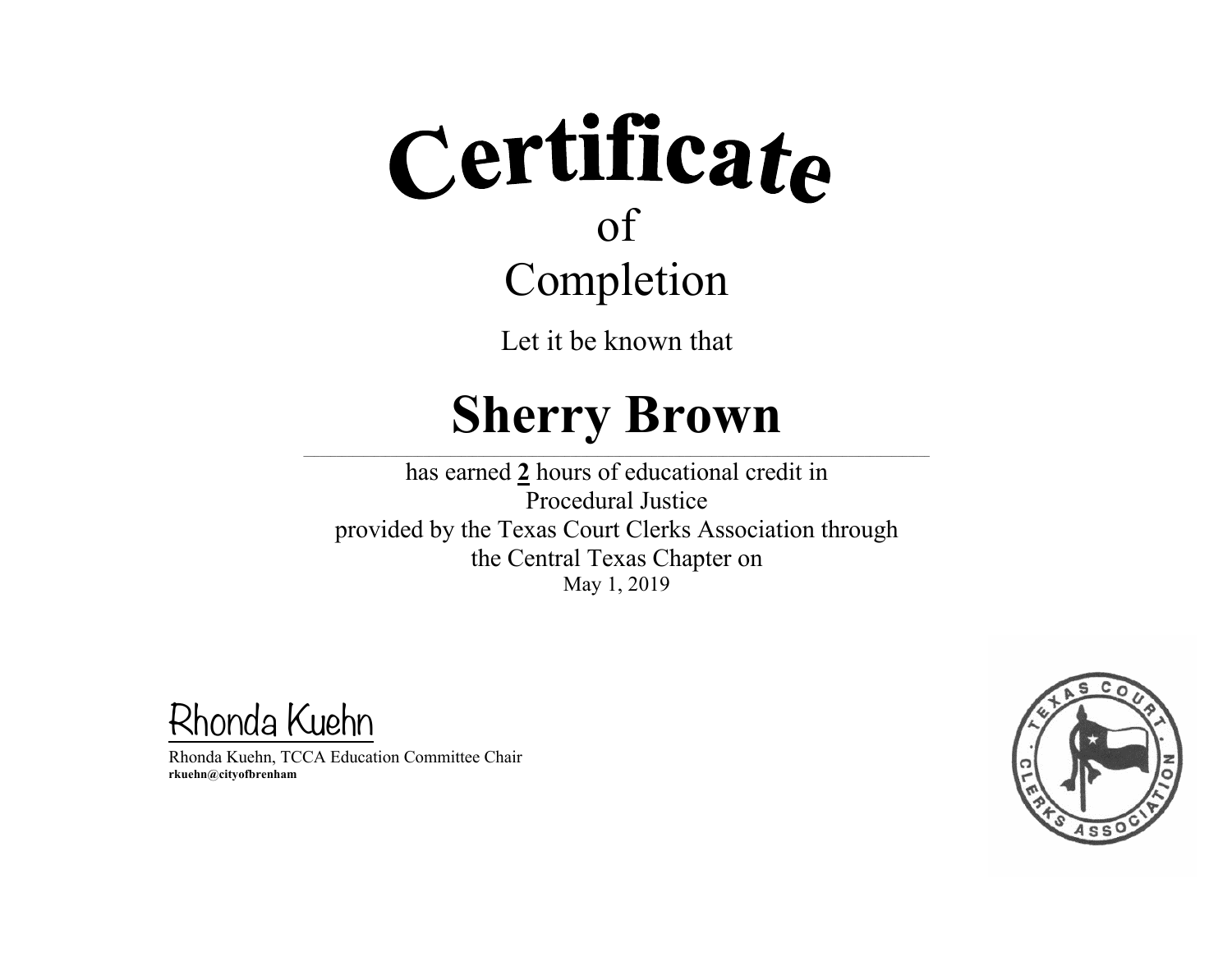Let it be known that

#### **Belinda Cinque**  $\_$  , and the state of the state of the state of the state of the state of the state of the state of the state of the state of the state of the state of the state of the state of the state of the state of the state of the

has earned **2** hours of educational credit in Procedural Justice provided by the Texas Court Clerks Association through the Central Texas Chapter on May 1, 2019

Rhonda Kuehn

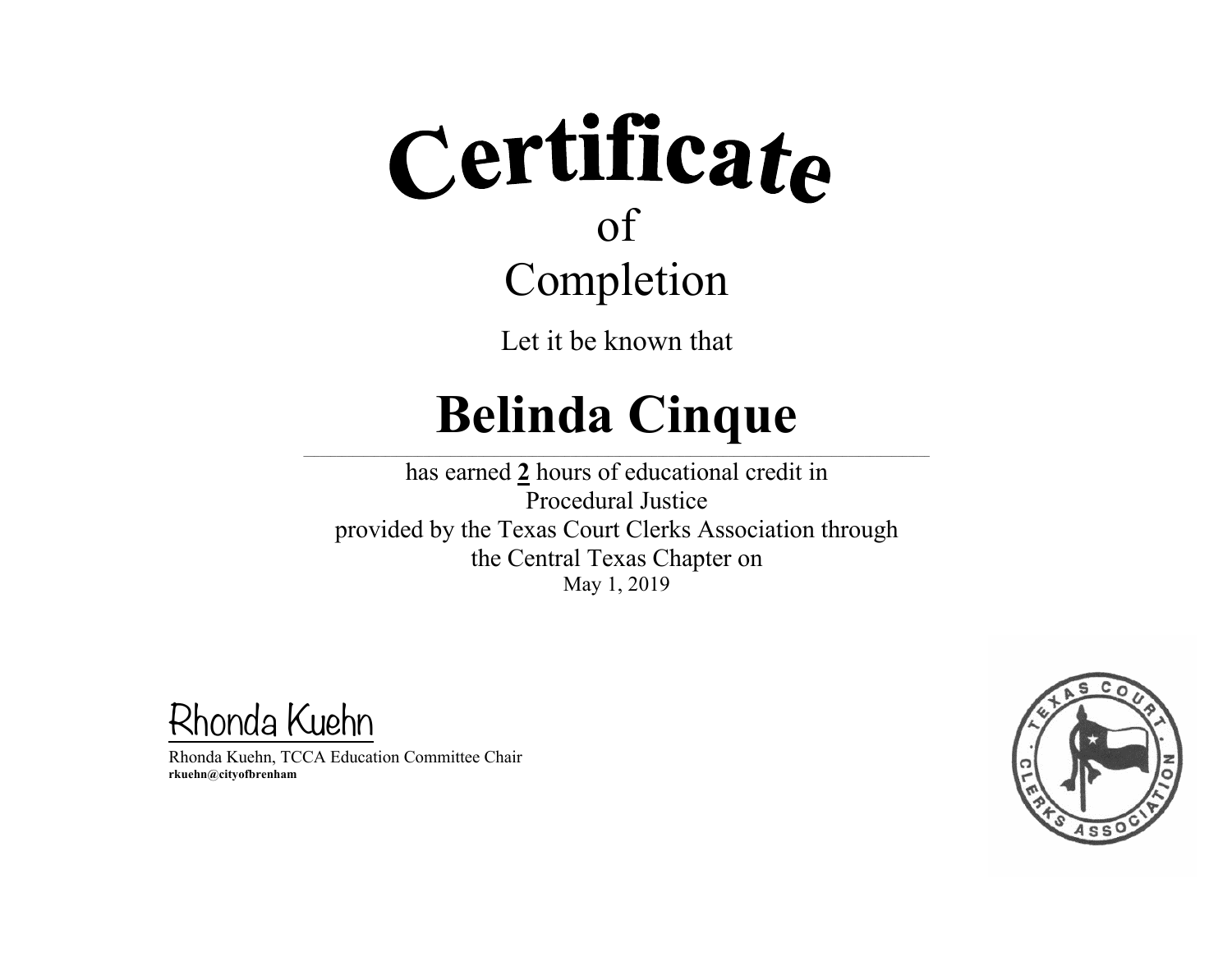Let it be known that

### **Michael Mullen**

 $\_$  , and the state of the state of the state of the state of the state of the state of the state of the state of the state of the state of the state of the state of the state of the state of the state of the state of the

has earned **2** hours of educational credit in Procedural Justice provided by the Texas Court Clerks Association through the Central Texas Chapter on May 1, 2019

Rhonda Kuehn

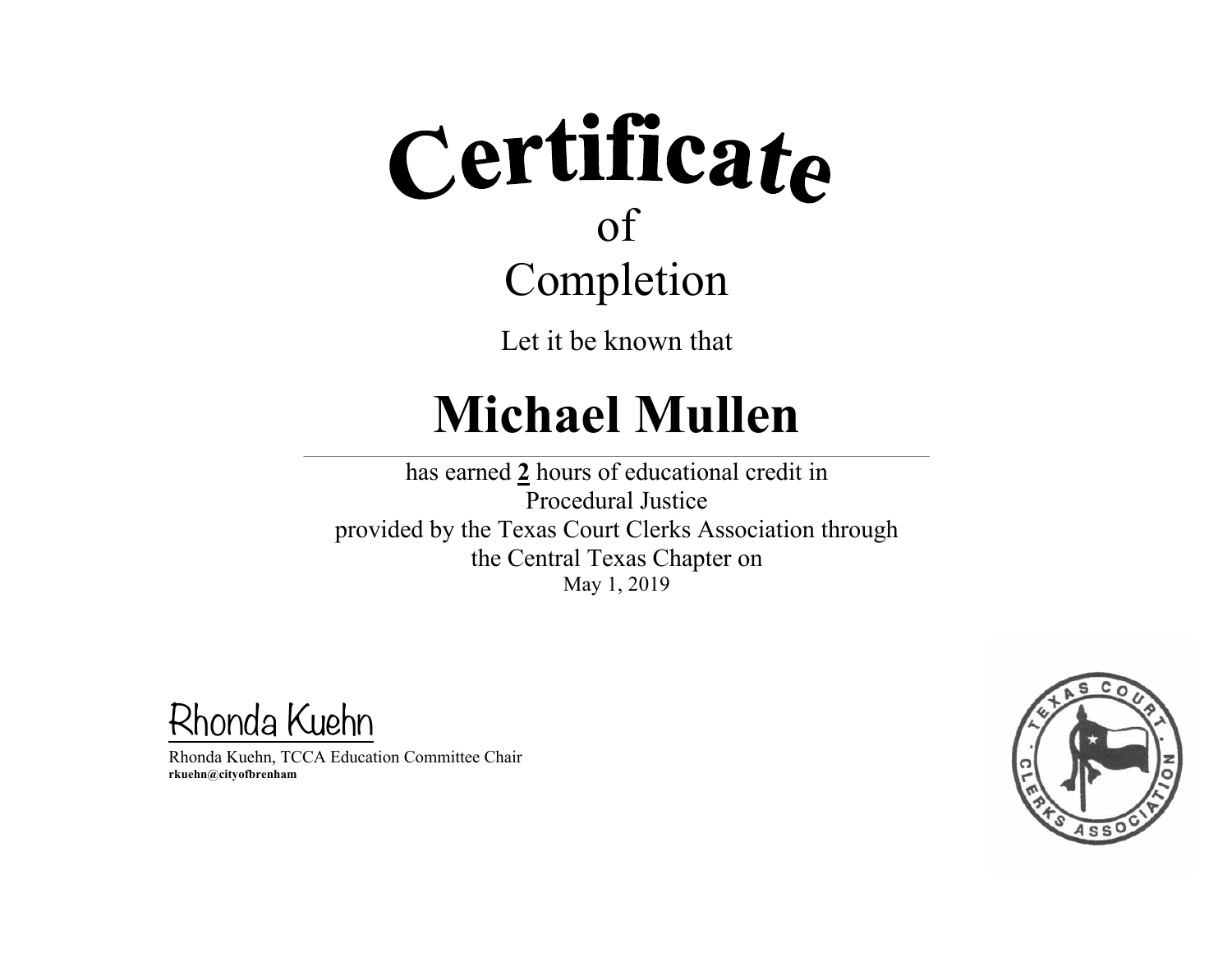Let it be known that

### **Englesh Rhodes**

 $\_$  , and the state of the state of the state of the state of the state of the state of the state of the state of the state of the state of the state of the state of the state of the state of the state of the state of the

has earned **2** hours of educational credit in Procedural Justice provided by the Texas Court Clerks Association through the Central Texas Chapter on May 1, 2019

Rhonda Kuehn

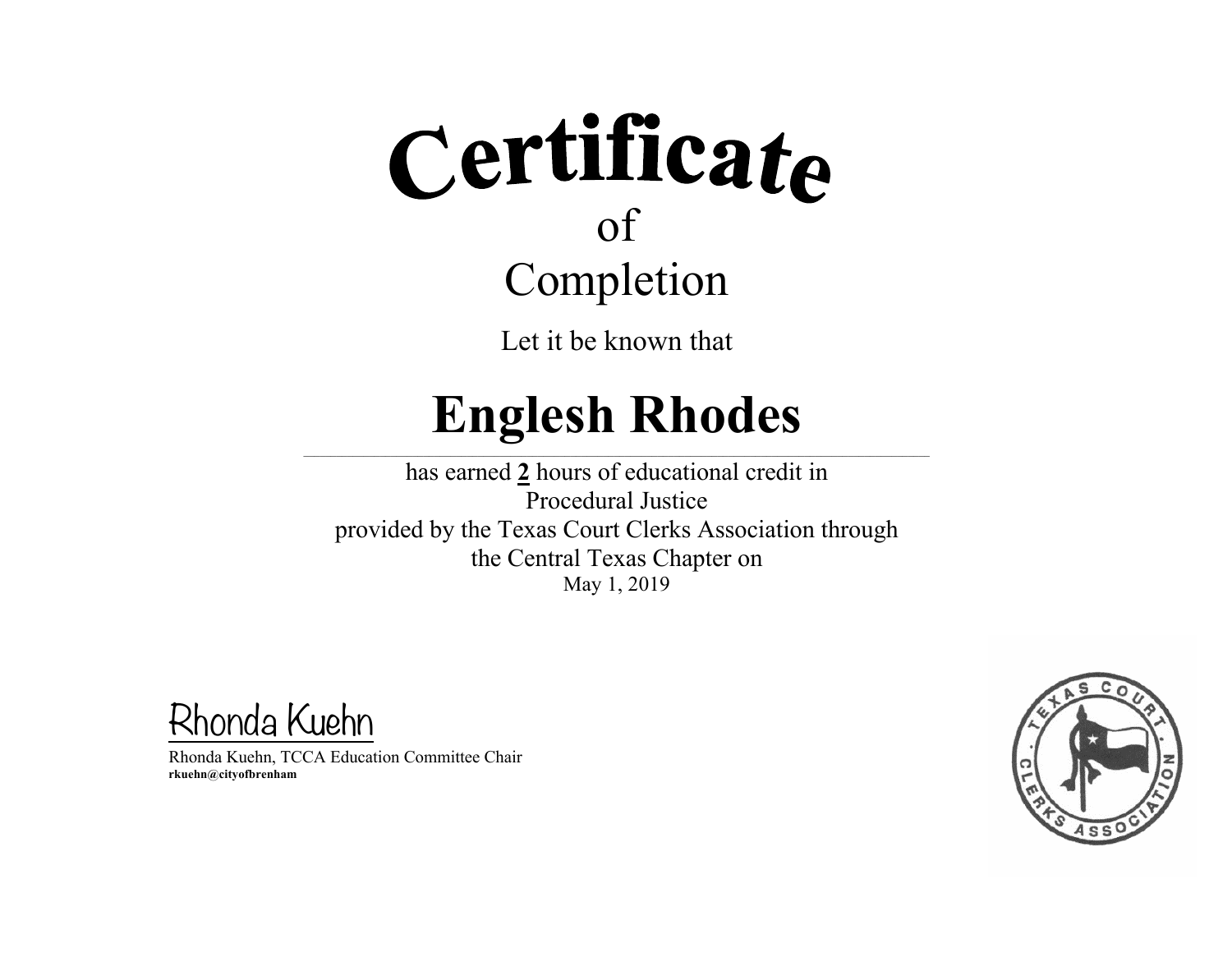Let it be known that

#### **Samantha Salazar**

 $\_$  , and the state of the state of the state of the state of the state of the state of the state of the state of the state of the state of the state of the state of the state of the state of the state of the state of the

has earned **2** hours of educational credit in Procedural Justice provided by the Texas Court Clerks Association through the Central Texas Chapter on May 1, 2019

Rhonda Kuehn

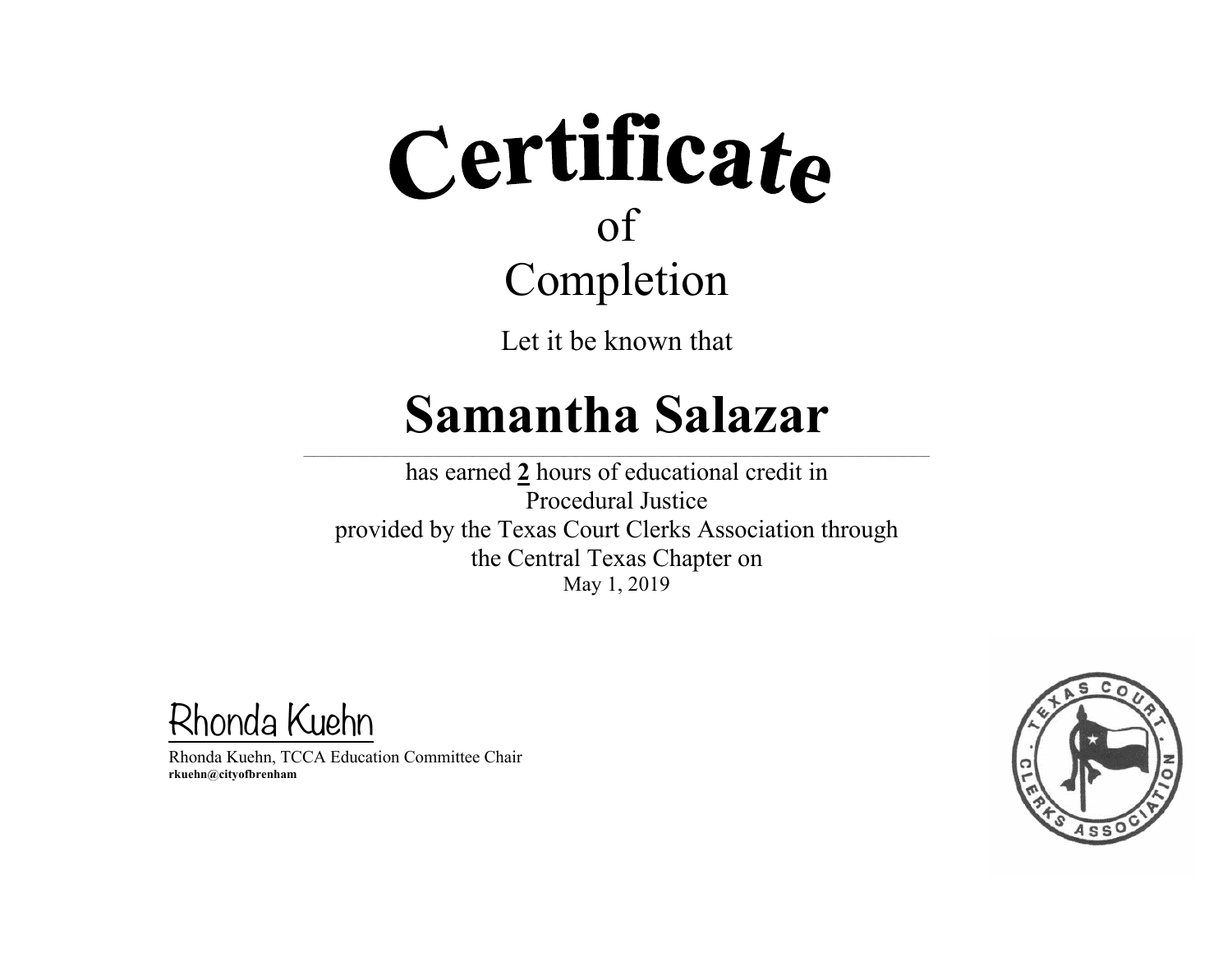Let it be known that

### **Kenneth Sam**

 $\mathcal{L}=\mathcal{L}^{\mathcal{L}}$  , where  $\mathcal{L}^{\mathcal{L}}$  , we have the set of the set of the set of the set of the set of the set of the set of the set of the set of the set of the set of the set of the set of the set of the set of

 $\mathcal{L}_\text{max} = \mathcal{L}_\text{max} = \mathcal{L}_\text{max} = \mathcal{L}_\text{max} = \mathcal{L}_\text{max} = \mathcal{L}_\text{max} = \mathcal{L}_\text{max}$ 

has earned **2** hours of educational credit in Procedural Justice provided by the Texas Court Clerks Association through the Central Texas Chapter on May 1, 2019

Rhonda Kuehn

Rhonda Kuehn, TCCA Education Committee Chair **rkuehn@cityofbrenham**

\_\_\_\_\_\_\_\_\_\_\_\_\_\_\_\_\_\_\_\_\_\_\_\_\_\_\_\_\_\_\_\_\_\_\_\_\_\_\_\_\_\_\_\_\_\_\_\_\_

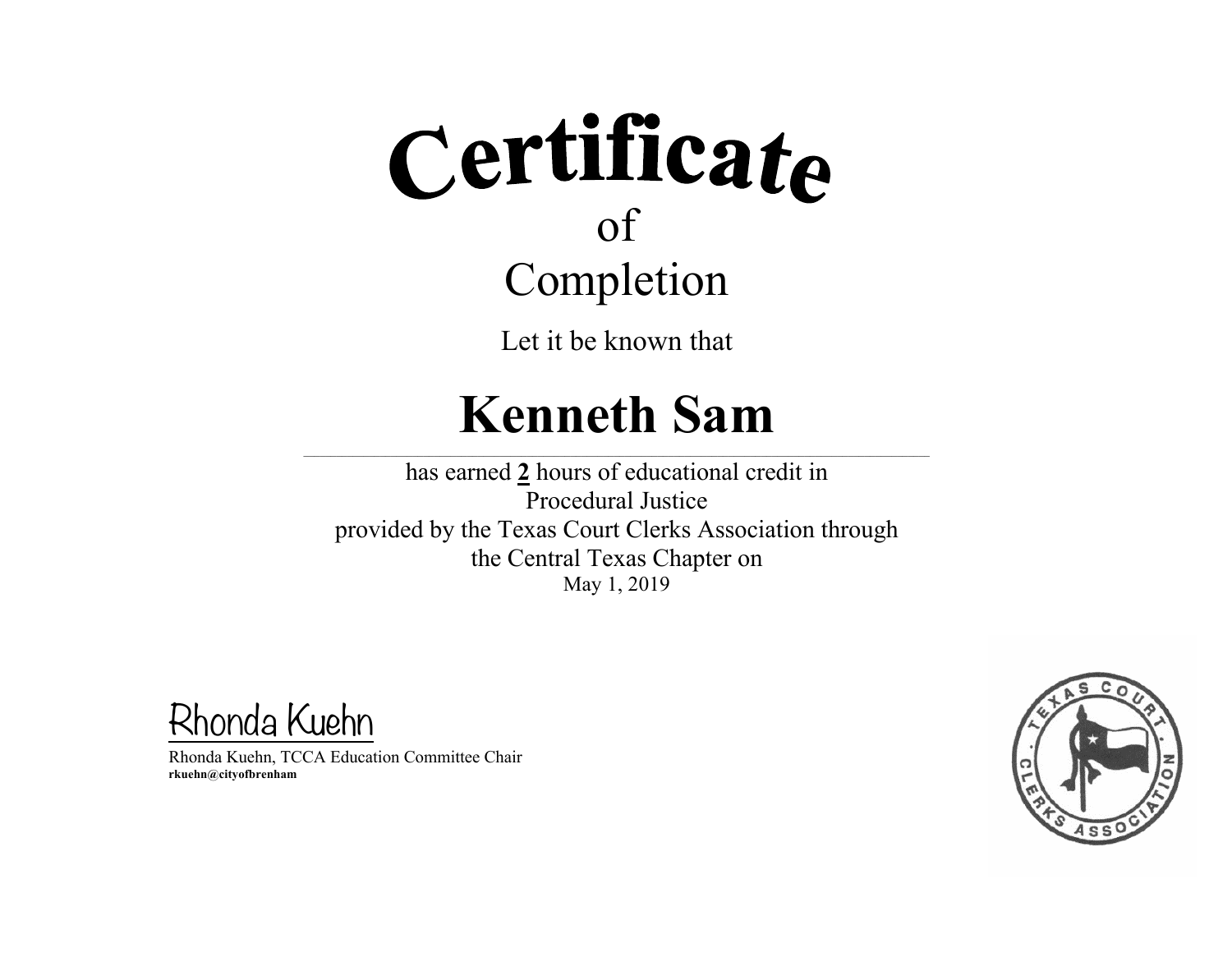Let it be known that

### **Shasi Smith**

 $\_$  , and the state of the state of the state of the state of the state of the state of the state of the state of the state of the state of the state of the state of the state of the state of the state of the state of the

has earned **2** hours of educational credit in Procedural Justice provided by the Texas Court Clerks Association through the Central Texas Chapter on May 1, 2019

Rhonda Kuehn